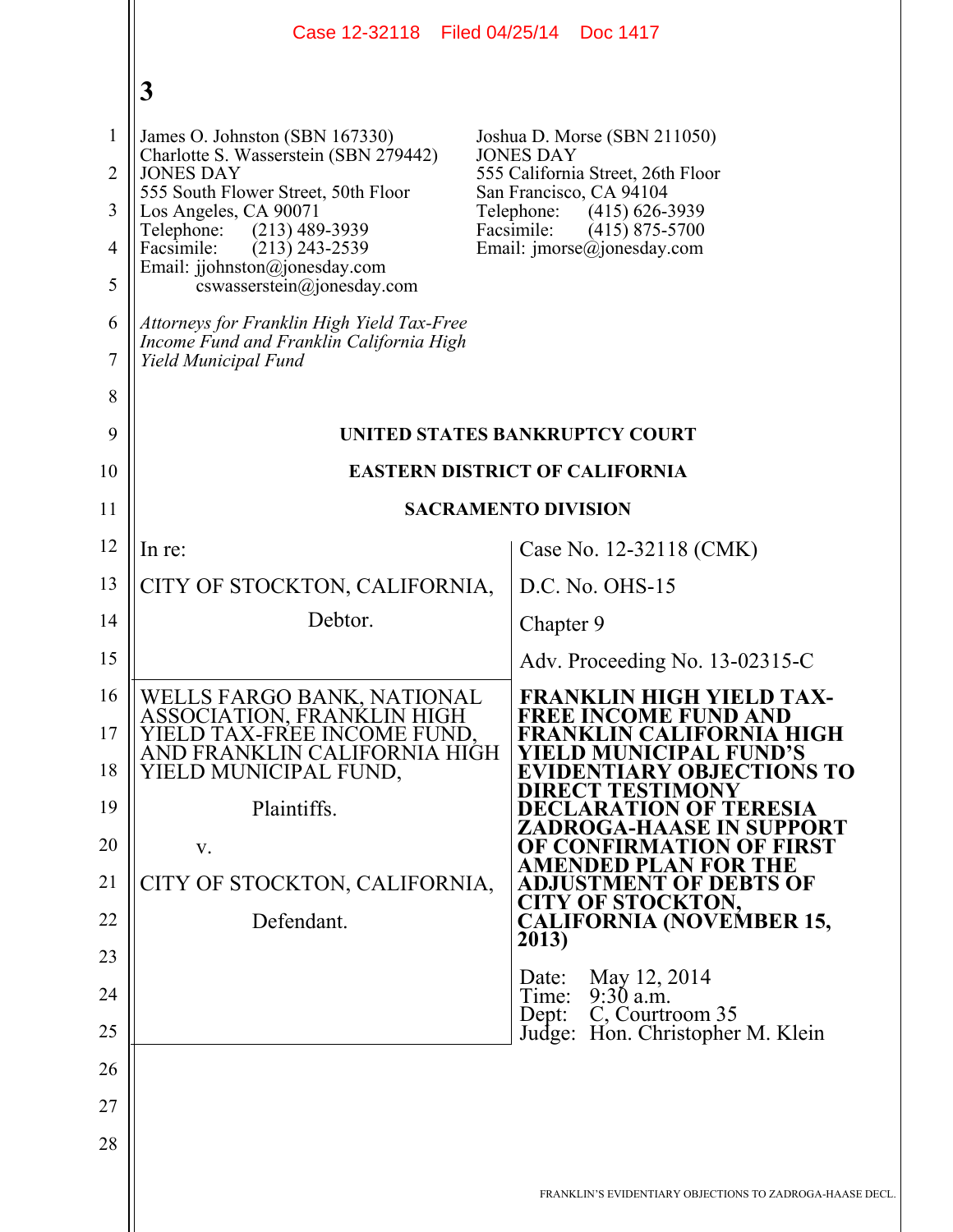Franklin High Yield Tax-Free Income Fund and Franklin California High Yield Municipal

Fund (collectively, "Franklin") respectfully submit the following evidentiary objections to the

3 *Direct Testimony Declaration Of Teresia Zadroga-Haase In Support Of Confirmation Of First* 

4 *Amended Plan For The Adjustment Of Debts Of City Of Stockton, California (November 15, 2013)* 

[Docket No. 1385 / Adv. Pro. Docket No. 80].

1

2

5

| 6                                                                                              | <b>PARAGRAPH OBJECTED TO</b>                                                                                                                                                                                                                                                                                                                                                                                                                                                                                                                                                                                                                                                                                                                                                                                                                                                                                                                                                                                                                                                                                                                                                                                                                                                                                                                                                                                                                                                                                  | <b>GROUNDS FOR OBJECTION</b>                                                                                                                                                                                                                                                                                                                                                                                                                                                                                                                                                                                                                                    |
|------------------------------------------------------------------------------------------------|---------------------------------------------------------------------------------------------------------------------------------------------------------------------------------------------------------------------------------------------------------------------------------------------------------------------------------------------------------------------------------------------------------------------------------------------------------------------------------------------------------------------------------------------------------------------------------------------------------------------------------------------------------------------------------------------------------------------------------------------------------------------------------------------------------------------------------------------------------------------------------------------------------------------------------------------------------------------------------------------------------------------------------------------------------------------------------------------------------------------------------------------------------------------------------------------------------------------------------------------------------------------------------------------------------------------------------------------------------------------------------------------------------------------------------------------------------------------------------------------------------------|-----------------------------------------------------------------------------------------------------------------------------------------------------------------------------------------------------------------------------------------------------------------------------------------------------------------------------------------------------------------------------------------------------------------------------------------------------------------------------------------------------------------------------------------------------------------------------------------------------------------------------------------------------------------|
| $\tau$<br>8<br>9<br>10<br>11<br>12<br>13<br>14<br>15<br>16<br>17<br>18<br>19<br>20<br>21<br>22 | Attached hereto as Exhibit A is a true<br>3.<br>and correct copy of a forecast of what the<br>yearly cost of the City's retiree health benefit<br>program would have been if the City had not<br>eliminated its contribution to retiree health<br>benefit payments. This forecast was prepared<br>by the Segal Company, the City's health<br>insurance and other post-employment benefits<br>actuary. As reflected in the forecast, retiree<br>health benefit claims would have cost the City<br>approximately \$14.9 million in fiscal year<br>("FY") 2012-2013. The cost in FY 2013-2014<br>to date would have been approximately \$11.7<br>million (the approximate forecasted cost for<br>all 12 months of FY 2013- 2014, \$15.6<br>million, prorated for the period of July 1,<br>2013 through March 31, $2014$ ). The filing of<br>the bankruptcy case has enabled the City to<br>avoid paying these amounts, meaning that the<br>bankruptcy has allowed the City to avoid<br>paying approximately \$26.6 million in retiree<br>health benefit costs to date. Because the<br>Association of Retired Employees of the City<br>of Stockton ("ARECOS") already has pursued<br>legal action against the City for the breach of<br>its retiree health benefit obligations, I believe<br>that, were the bankruptcy case dismissed,<br>ARECOS or some other group claiming to<br>represent Retiree Health Benefit Claimants<br>would sue the City for payment of the amount<br>of the unpaid benefits to date. | Franklin objects to the statements in this<br>paragraph because Ms. Zadroga-Haase's<br>description of the Segal report is not the best<br>evidence of that document. FED. R. EVID.<br>1002. Franklin objects to the underlined<br>statements in this paragraph because they are<br>speculative and lack foundation. FED. R. EVID.<br>602. Franklin further objects to the statements in<br>this paragraph because they contain improper<br>opinion testimony that is not rationally based on<br>Ms. Zadroga-Haase's perception and not helpful<br>to clearly understand Ms. Zadroga-Haase's<br>testimony or to determine a fact in issue. FED.<br>R. EVID. 701. |
| 23                                                                                             |                                                                                                                                                                                                                                                                                                                                                                                                                                                                                                                                                                                                                                                                                                                                                                                                                                                                                                                                                                                                                                                                                                                                                                                                                                                                                                                                                                                                                                                                                                               |                                                                                                                                                                                                                                                                                                                                                                                                                                                                                                                                                                                                                                                                 |
| 24                                                                                             |                                                                                                                                                                                                                                                                                                                                                                                                                                                                                                                                                                                                                                                                                                                                                                                                                                                                                                                                                                                                                                                                                                                                                                                                                                                                                                                                                                                                                                                                                                               |                                                                                                                                                                                                                                                                                                                                                                                                                                                                                                                                                                                                                                                                 |
| 25                                                                                             |                                                                                                                                                                                                                                                                                                                                                                                                                                                                                                                                                                                                                                                                                                                                                                                                                                                                                                                                                                                                                                                                                                                                                                                                                                                                                                                                                                                                                                                                                                               |                                                                                                                                                                                                                                                                                                                                                                                                                                                                                                                                                                                                                                                                 |
| 26                                                                                             |                                                                                                                                                                                                                                                                                                                                                                                                                                                                                                                                                                                                                                                                                                                                                                                                                                                                                                                                                                                                                                                                                                                                                                                                                                                                                                                                                                                                                                                                                                               |                                                                                                                                                                                                                                                                                                                                                                                                                                                                                                                                                                                                                                                                 |
| 27                                                                                             |                                                                                                                                                                                                                                                                                                                                                                                                                                                                                                                                                                                                                                                                                                                                                                                                                                                                                                                                                                                                                                                                                                                                                                                                                                                                                                                                                                                                                                                                                                               |                                                                                                                                                                                                                                                                                                                                                                                                                                                                                                                                                                                                                                                                 |
| 28                                                                                             |                                                                                                                                                                                                                                                                                                                                                                                                                                                                                                                                                                                                                                                                                                                                                                                                                                                                                                                                                                                                                                                                                                                                                                                                                                                                                                                                                                                                                                                                                                               |                                                                                                                                                                                                                                                                                                                                                                                                                                                                                                                                                                                                                                                                 |
|                                                                                                | $-1-$                                                                                                                                                                                                                                                                                                                                                                                                                                                                                                                                                                                                                                                                                                                                                                                                                                                                                                                                                                                                                                                                                                                                                                                                                                                                                                                                                                                                                                                                                                         | FRANKLIN'S EVIDENTIARY OBJECTIONS TO ZADROGA-HAASE DECL.                                                                                                                                                                                                                                                                                                                                                                                                                                                                                                                                                                                                        |